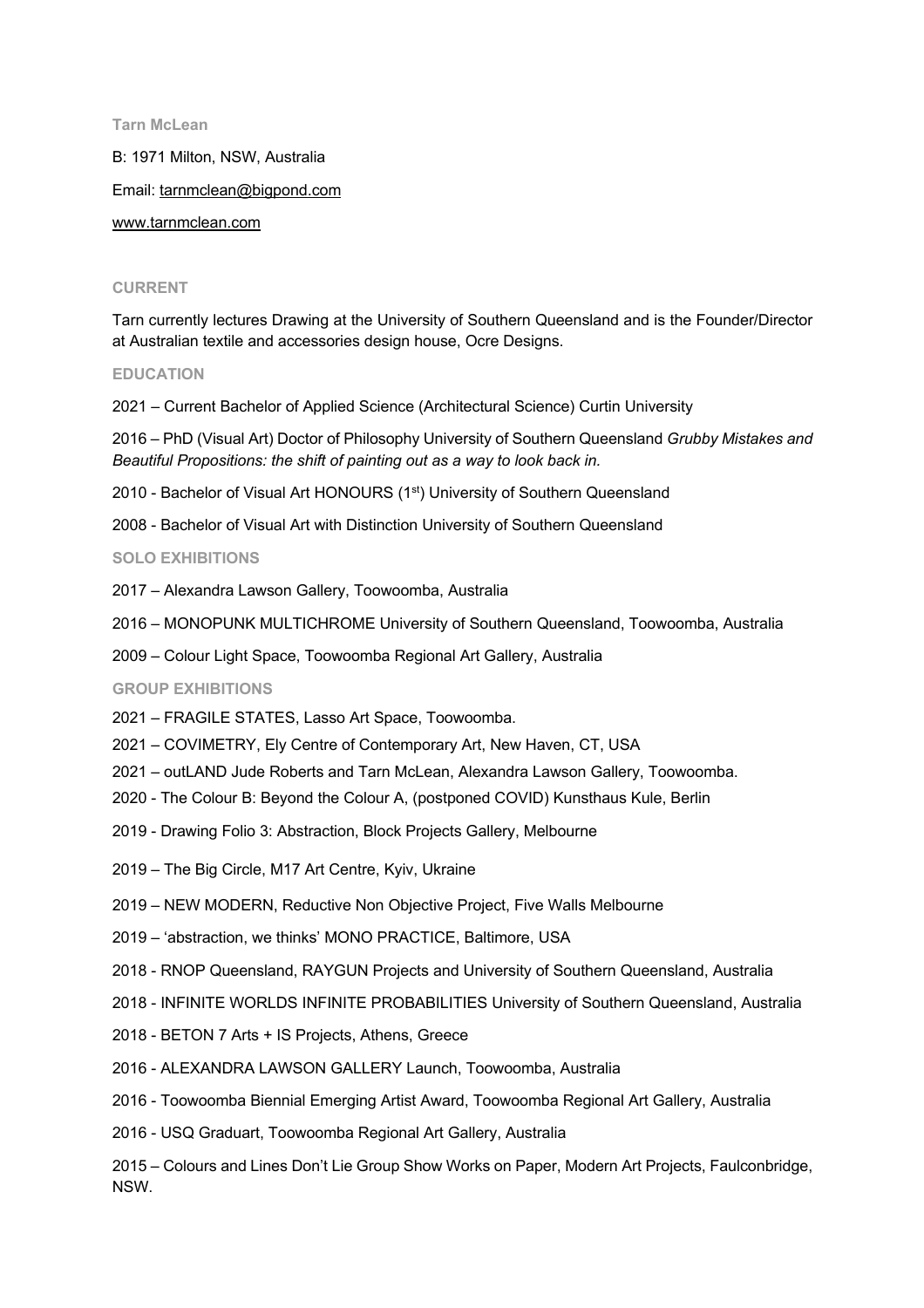- 2015 Collide Group Show Works on Paper, Cairns, Queensland.
- 2014 un-bound-ed, Curated by Brent Hallard, Bay Area, San Francisco
- 2014 Exchange with NLH, Giving Loving Sharing, Copenhagen
- 2014 For The Hustle, No Comply, Toowoomba
- 2014 Superfluidity, University of Southern Queensland
- 2013 Queensland College of Art, Down The Rabbit Hole, Brisbane
- 2013 –Tarn McLean and Alexandra Lawson, NLH Space Copenhagen, Denmark
- 2013 Animating Spaces Toowoomba, Real Time Your Time. CBD, Toowoomba
- 2013 Queensland Regional Art Award Travelling exhibition, Queensland
- 2013 Imagine You Know Toowoomba Regional Council Travelling exhibition, Queensland
- 2012 Imagine You Know, Toowoomba Regional Art Gallery
- 2012 LIMINAL, Curated by Ashleigh Bunter, SYDNEY NON OBJECTIVE, Sydney, Australia
- 2011 Interscapes, Curated by Ashleigh Bunter, Jugglers Art Space, Brisbane, Australia
- 2010 Graduart, University of Southern Queensland
- 2010 NEW INTERNATIONAL, Curated by Kyle Jenkins, SYDNEY NON OBJECTIVE, Sydney
- 2010 ANTHONY FARRELL AND TARN MCLEAN, Attic Art Space, Toowoomba
- 2009 Australia Wide Printmaking Portfolio
- 2009 Group Show curated by Kyle Jenkins, SYDNEY NON OBJECTIVE
- 2008 Graduart, University of Southern Queensland

# **PROFESSIONAL**

# Lecturing

Current - University of Southern Queensland Painting and Drawings Studio, marking and external examiner.

# Designing

2016- 2020 Australian textiles and accessories house Ocre Designs; director of operations and head designer for textiles and accessories.

## **CURATING**

2019 - Paintingontopofitself: Painting in a Digitally Saturated Culture + Paintings Renewal, The Regional Art Gallery Toowoomba.

- 2017 Paintingontopofitself: The Painted Word, RAYGUN Projects, Toowoomba
- 2016 Paintingontopofitself: The Agreeable Surface, RAYGUN Projects, Toowoomba
- 2015 Olivier Mosset, Peter Holm and Kyle Jenkins, Paintingontopofistelf, MOP, Sydney

**PUBLIC INSTALLATIONS**

2015 – First Coat 2015, Public Venue Installation, Toowoomba.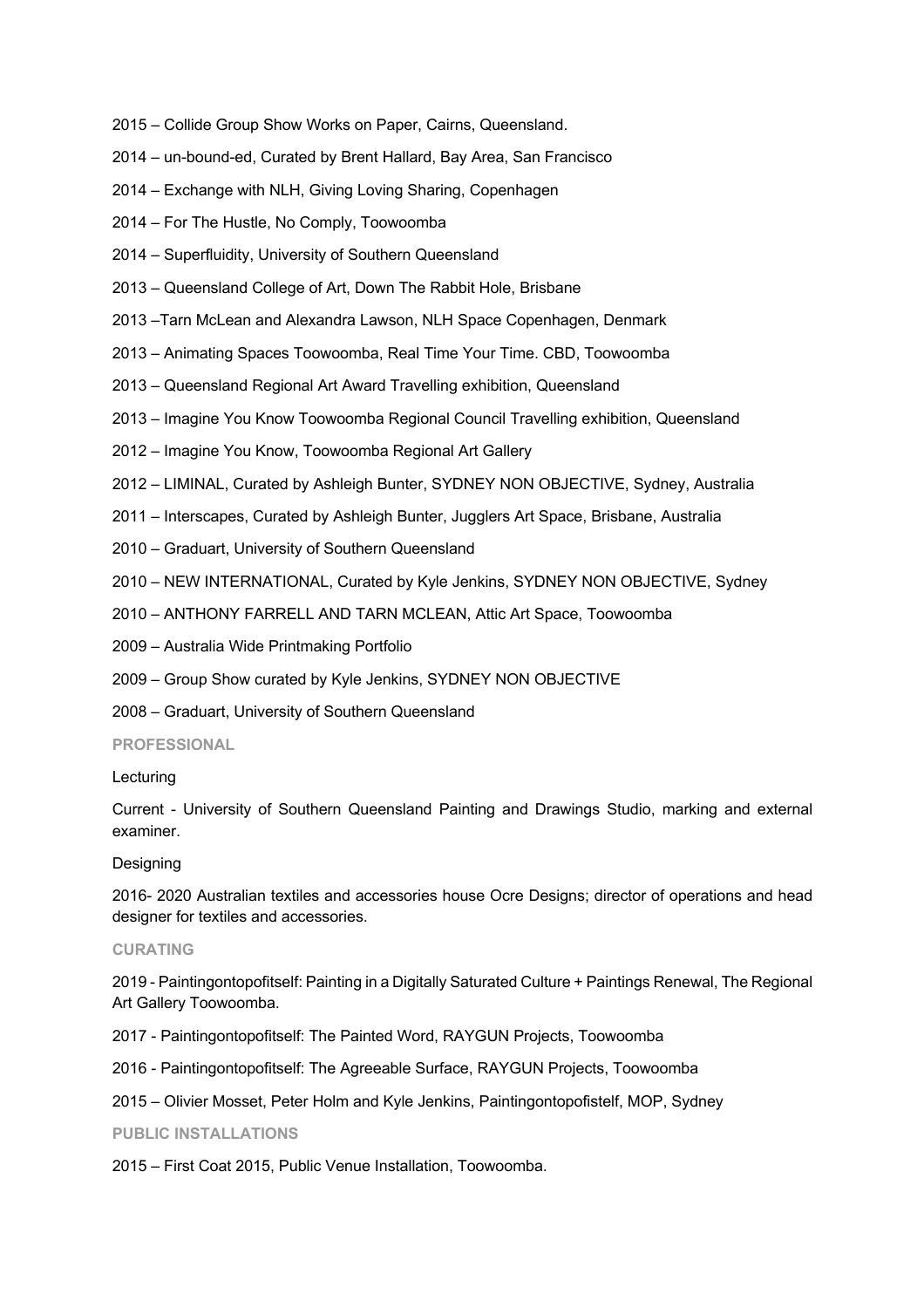2014 – NLH Projects, Copenhagen, Denmark

2014 – Phat Burgers, North Point Shopping Centre, Ruthven Street, Toowoomba, QLD

2013 – Real Time Your Time public video installation, Artslink Queensland Public Art Initiative, Animating Spaces

2013 – Boutique Botanical Shop 3/98 Marine Parade, Kingscliff, NSW

2013 – Mactaggart Building, 156 Margaret Street, Toowoomba, QLD

2013 – NLH Projects, Copenhagen, Denmark

2012 – Phat Burgers, 520 Ruthven Street, Toowoomba, QLD

2010 – Arts Block, University of Southern Queensland, Toowoomba, QLD

**ARTIST RUN SPACES**

2014 – Current, REFLEX PROJECTS www.reflexprojects.org

2013 – 2016 START Student Art Toowoomba https://www.facebook.com/STARTToowoomba/

2011 – 2019 RAYGUN PROJECTS www.raygunlab.com

# **REVIEWS**

2015 – Paintingontopofitself, Curated by Tarn McLean. Art Guide Australia, March 4th, 2015 by Tracey Clement

2013/2014 – Art Monthly Summer Issue, Down the Rabbit Hole,

2011 – Art Monthly Australia, September issue, Tarn McLean by Louise Martin-Chew

**COLLECTIONS**

University of Southern Queensland

Royal Melbourne Institute of Technology

Curtin University, Western Australia

**GRANTS AND PRIZES**

2016 - 2013 Australian Post Graduate Award - Australian Government funding for Higher Research

2014 – Danish Arts Council, Statens Kunstrad, Artist Run, Copenhagen

2014 – ARTS QUEENSLAND Projects and Programs Funding, RAYGUN

2013 – ARTS QUEENSLAND Projects and Programs Funding, RAYGUN

2013 – Real Time Your Time public video installation, Artslink Queensland Public Art Initiative, Animating Spaces

2012 – ARTS QUEENSLAND Projects and Programs Funding, RAYGUN

2010 – NAVA Ignition Prize for Professional Practice

**PUBLICATIONS**

2020 – Paintingontopofitself 2015 - 2020

2020 - RAYGUN Projects 2011 - 2019